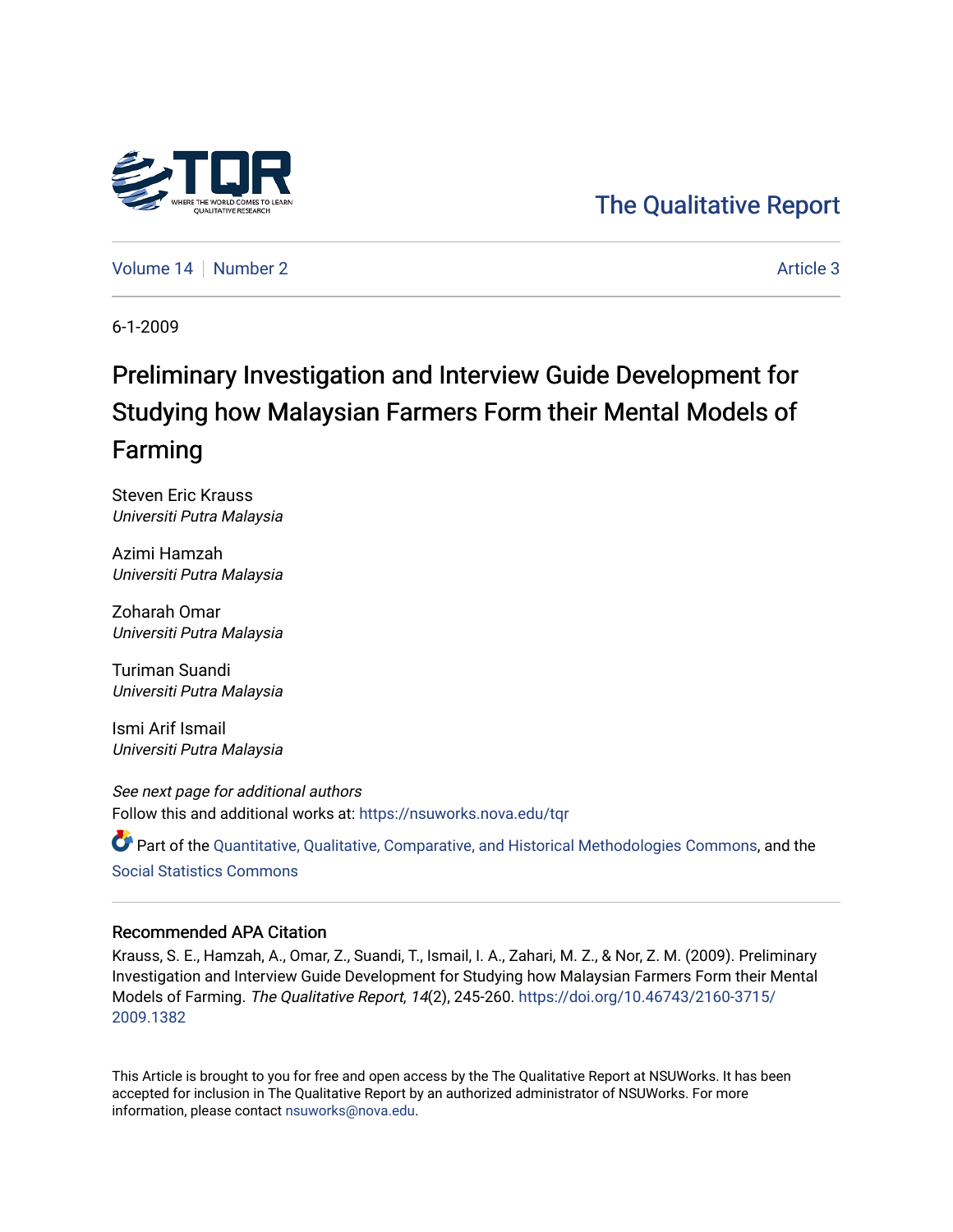# **Qualitative Research Graduate Certificate** Indulge in Culture Exclusively Online . 18 Credits **LEARN MORE**

# Preliminary Investigation and Interview Guide Development for Studying how Malaysian Farmers Form their Mental Models of Farming

## Abstract

The development of the interview guide is an integral aspect of the process of conducting qualitative research, yet one that receives little attention in the qualitative research literature. It is often assumed that interview guides are merely a list of questions used to guide a qualitative interview. The background analysis and preparation necessary to prepare an appropriate and effective guide cannot be dismissed, however, as they are integral aspects of the interview process. The current study on mental models of Malaysian smallholder farmers employed in-depth interviews as its primary approach to data generation. This paper details the initial processes undertaken to develop the interview guide based on preliminary data generation. The results included seven main steps to interview guide development.

## Keywords

qualitative research

## Creative Commons License



This work is licensed under a [Creative Commons Attribution-Noncommercial-Share Alike 4.0 License](https://creativecommons.org/licenses/by-nc-sa/4.0/).

## Authors

Steven Eric Krauss, Azimi Hamzah, Zoharah Omar, Turiman Suandi, Ismi Arif Ismail, Mohd Zaidan Zahari, and Zanariah Mohd Nor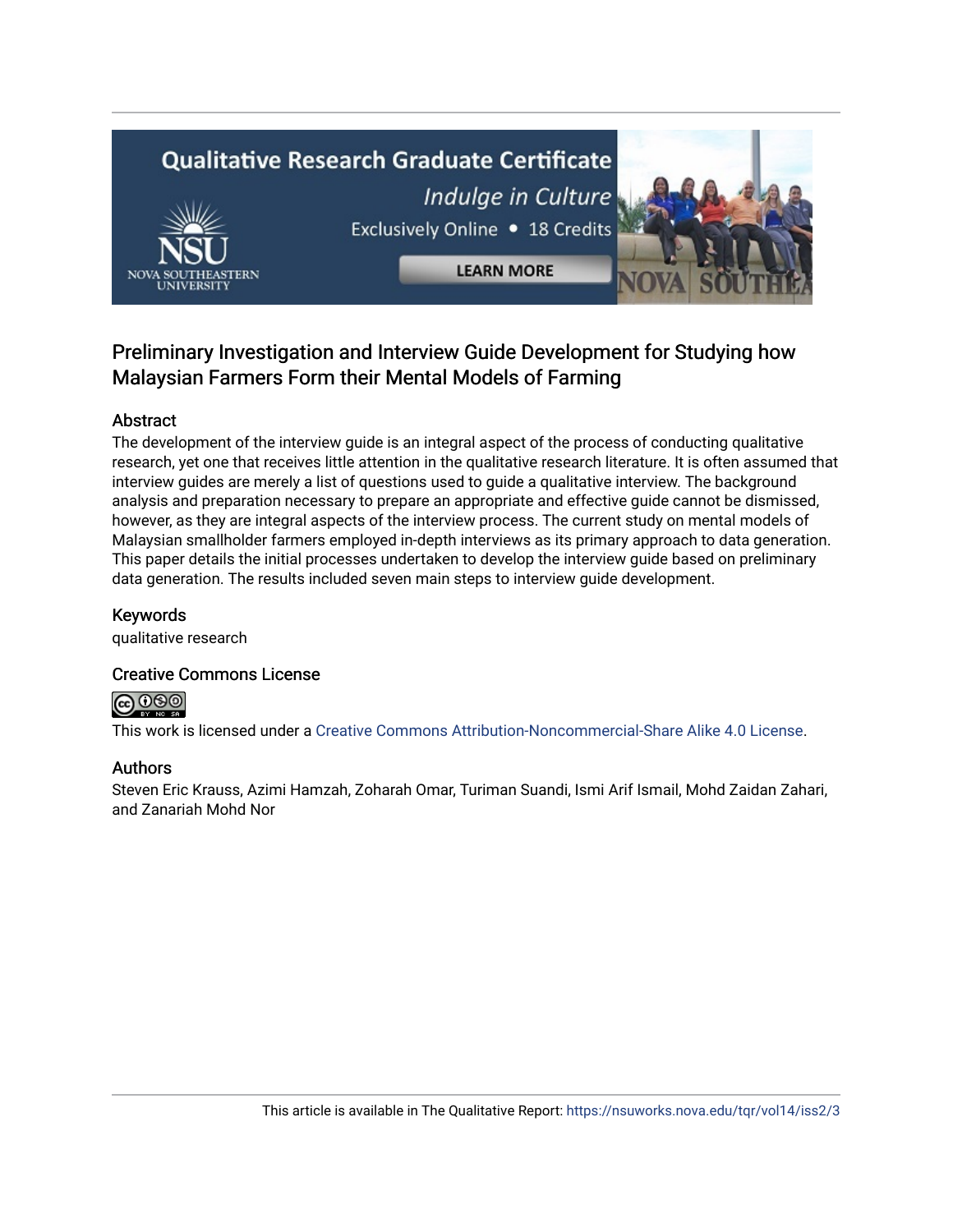# **Preliminary Investigation and Interview Guide Development for Studying how Malaysian Farmers' Form their Mental Models of Farming**

# **Steven Eric Krauss, Azimi Hamzah, Zoharah Omar, Turiman Suandi, Ismi Arif Ismail and Mohd Zaidan Zahari**

Universiti Putra Malaysia, Malaysia

### **Zanariah Mohd Nor**

Universiti Darul Iman, Malaysia

*The development of the interview guide is an integral aspect of the process of conducting qualitative research, yet one that receives little attention in the qualitative research literature. It is often assumed that interview guides are merely a list of questions used to guide a qualitative interview. The background analysis and preparation necessary to prepare an appropriate and effective guide cannot be dismissed, however, as they are integral aspects of the interview process. The current study on mental models of Malaysian smallholder farmers employed in-depth interviews as its primary approach to data generation. This paper details the initial processes undertaken to develop the interview guide based on preliminary data generation. The results included seven main steps to interview guide development. Key Words: Malaysian Farmers, Interview Guide, and Mental Model* 

#### **Introduction**

The development of the interview guide is an integral aspect of the process of conducting qualitative research, yet one that receives little attention in the literature. It is often stated that in qualitative research, the researcher him or herself is the research instrument (Pyett, 2003; Fink, 2000), as it is through the researcher that qualitative data is generated or collected, analyzed and interpreted. One important aspect of the data collection process is the research interview; specifically the questions that the researcher uses to probe and generate data with his or her respondents. This process is typically guided by an interview guide or guide, which helps the researcher…

…direct the conversation toward the topics and issues you want to learn about. Interview guides vary from highly scripted to relatively loose, but they all share certain features: They help you know what to ask about, in what sequence, how to pose your questions, and how to pose follow-ups. They provide guidance about what to do or say next, after your interviewee has answered the last question. (Kennedy, 2006, para. 1)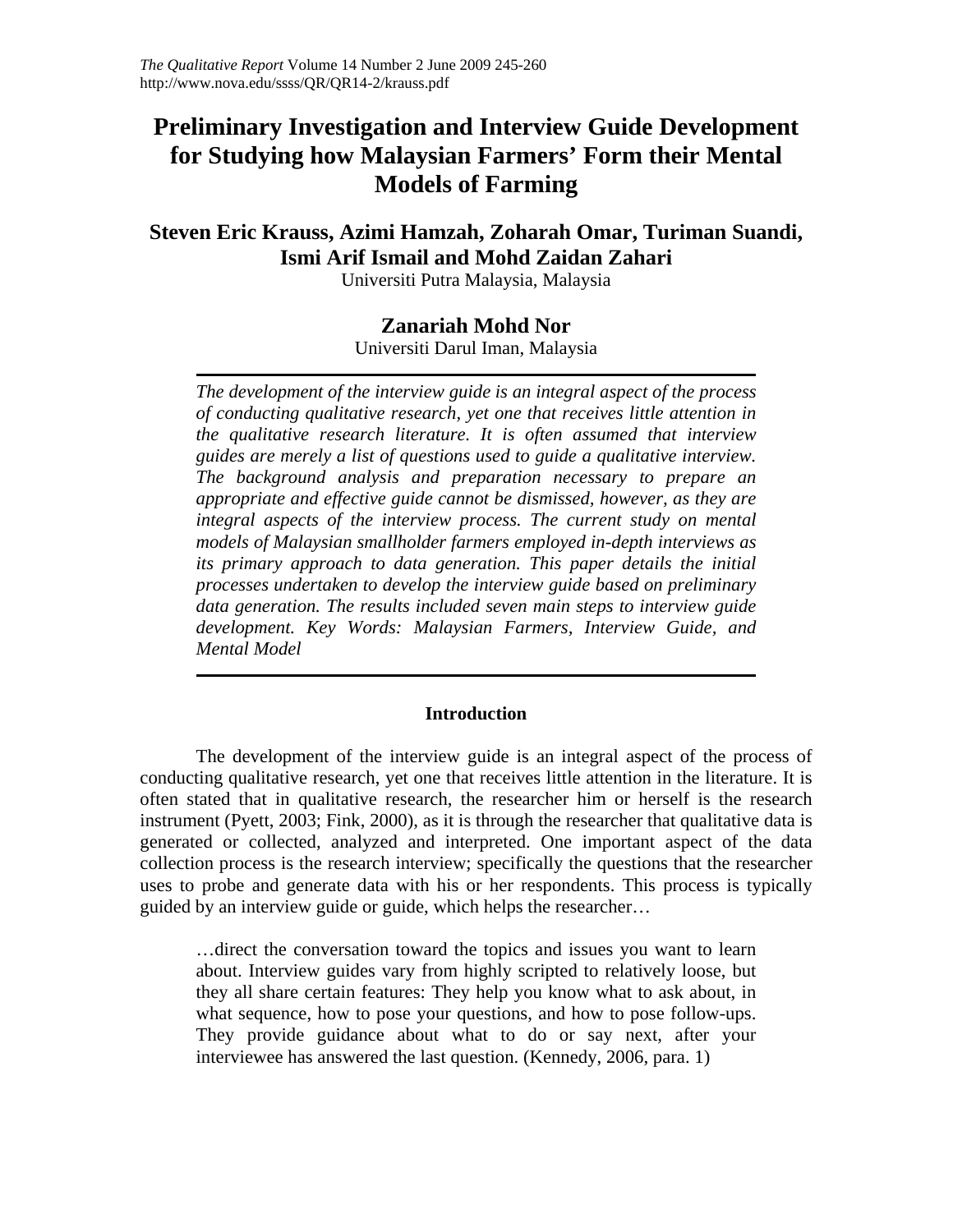Though there is much information available for students and researchers in qualitative research on the concept of the interview guide (Creswell, 2007; Merriam, 1998; Bogdan & Biklen, 1992; Patton, 1990), few have attempted to outline the process undertaken to arrive at one, particularly in the context of larger, team-based qualitative research studies. This is of concern because the interview guide is an integral tool in the process of collecting data in qualitative research. Though the researcher is the instrument in the research process and may stray from the guide in the midst of interviewing, the guide is a valuable aid that provides the researcher with needed consistency, and a pathway for using questions that can generate data. The interview guide likewise provides the invaluable link between the research problem, research questions, past relevant literature and the sought after data that can fill the gap identified by the researcher.

The current paper aims to outline the interview guide development process, based on the authors' experiences in the context of a team-based qualitative study on the development of Malaysian farmers' mental models and how they influence farm profitability and viability. Through our experiences, we outline the process and discuss in detail our rationale for using the selected approaches along with examples from the research itself. The paper aims to assist qualitative research students as well as other researchers by illustrating in detail one approach for developing a useful and relevant interview guide.

#### **Background of the Study: Malaysian Farmers' Mental Models**

The recent revival of agriculture in Malaysia has seen the rebirth of a few megabusinesses that implement and maximize profits by utilizing new technologies and innovations. While this transformation is seen by many as the way ahead for the agriculture sector in Malaysia, it is set against the backdrop of a large number of poorer small-scale farms. As Malaysia's agriculture sector continues to develop in line with the nation as a whole, it is of concern to policy makers and agricultural educators to ensure that small-scale farms and farmers are not left behind in the push for development.

Years of our own personal experiences in the field of extension education indicate that getting a Malaysian farmer to adopt new technology and innovation can be daunting, as the majority of farmers continue to farm using traditional methods. Among the few highly successful small farmers, individual ingenuity appears to be the key to success, or at least an important factor in their level of proficiency, profitability and sustainability (Zanariah, Azimi, Turiman, & Krauss, 2008). Ingenuity enables farmers to see possibilities, take advantage of market niches, and anticipate and solve problems. How they put their vision into action is indicative of their mental model of farming.

Mental models have been defined by Seel (2001) as "inventions of the mind that represent, organize and restructure domain-specific knowledge" (p. 408). According to Holyoak (1984), a mental model is a psychological representation of the environment and its expected behavior. Previous researchers (e.g., Eckert, 2003; Raedeke & Rikoon, 1997) have identified the important role that mental models of farming play in farmers' learning, decision-making, and adapting to change. For many farmers, success requires overcoming assumptions embedded in mental models of farming that keep them tied to their current practices and prevent them from seeing possibilities for success (Berton,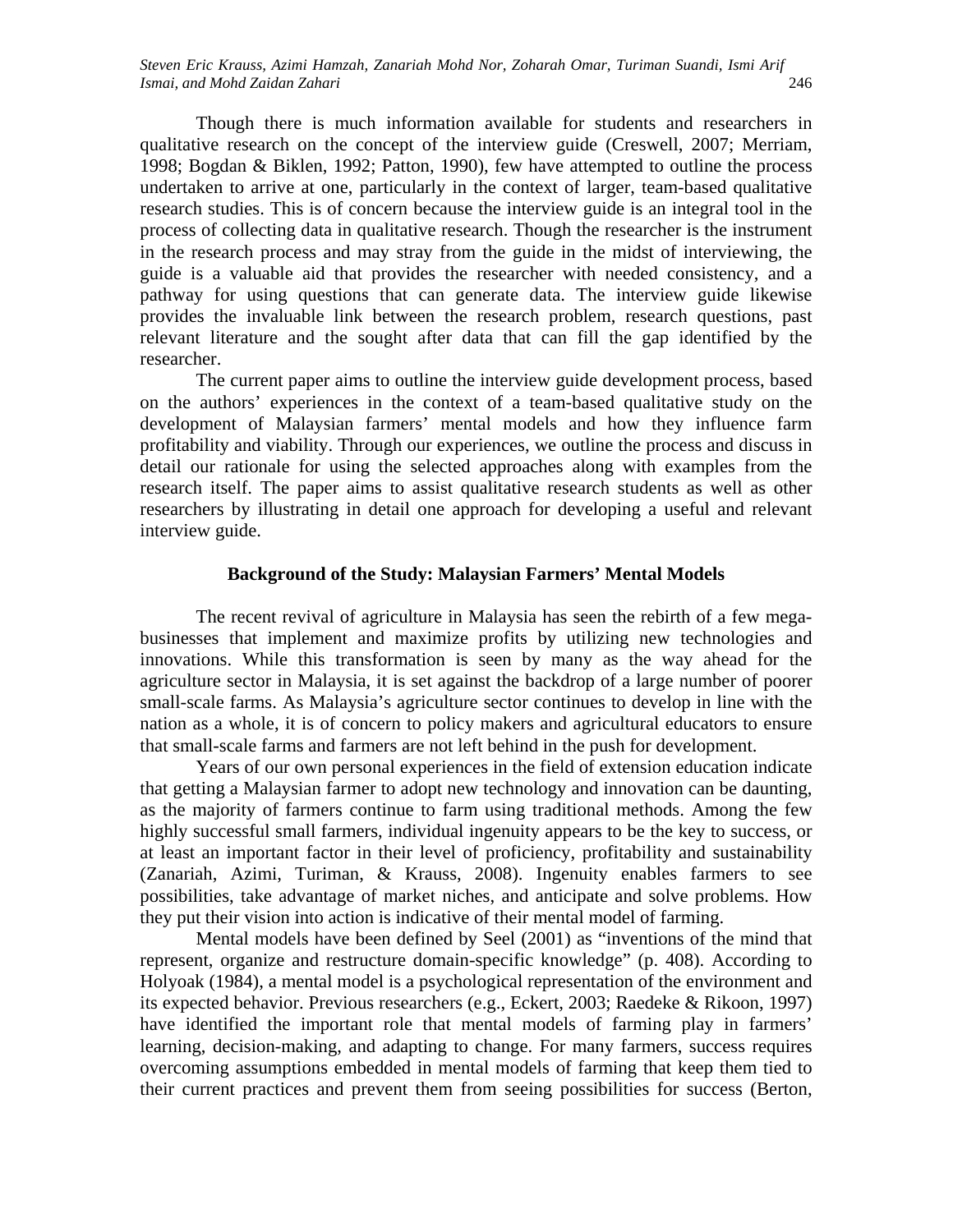2001; Eckert, 2003). For the current study, we defined mental model as a model explaining the thought processes that incorporate one's beliefs, values, experiences, knowledge and subject-in-question-based perceptions that lead to decision-making.

Agriculture educators often direct programs and resources to support farmers in adjusting their practices to improve the viability or profitability of their operations. Because learning experiences appear to shape farmers' mental models of farming and mental models serve as guides for decisions and actions (Eckert & Bell, 2005), understanding how farmers develop mental models can help educators design learning programs and services that are better positioned to enable farmers to succeed.

#### **The Interview Guide Development Process**

In qualitative research, developing the interview guide is often referred to as a fairly straightforward process. Merriam (1998) refers to it as a list of questions that the researcher intends to ask in an interview. According to McCracken (1988), first, it

…ensures that the investigator covers all the terrain in the same order for each respondent. The second function is the care and scheduling of the prompts necessary to manufacture distance. The third function is that it establishes channels for the direction and scope of discourse. (p. 24)

According to Reysoo and Heldens (2007), the steps for guide development include: selecting the topic; defining all the aspects of the topic; formulating initial (openended) questions; determining the kind of questions; determining the logical order of the topics/questions; preparing the introduction and the end; and preparing the interviewtechnical indications. Strauss and Corbin (1990) emphasize that the interview guide can be revised on an ongoing basis to elicit more focused responses from participants and to accommodate themes that emerge in the early stages of data analysis (Eckert & Bell, 2006).

In the current study, the research team felt that it was important to develop a universal, semi-structured interview guide that all researchers in the team could use. As the research team comprised seven researchers in all, there was a felt need to ensure some level of consistency in the approach taken to generate data. In such a large-scale study that makes use of multiple researchers and sites, the interview guide becomes more important for consistency in data analysis (Bogden & Biklen, 1992).

Without a well-structured interview guide to direct the interviews with farmers, difficulties would undoubtedly arrive at the time of data analysis. Often, as is mentioned by Creswell (2007), the semi-structured interview guide need not be more than five or six general questions. However, in the case of team-based, multi-site research, there may be a need for more detail in the guide that includes cues for probing, to ensure some level of consistency among the different interviewers. Typically, in an in-depth interview it is nearly impossible to determine exactly how the respondent is going to answer, which makes probing a unique adventure with each interview. However, through the process of preliminary interviewing, indicators for probing can be identified. This tension between allowing for each interview to be unique and maintaining "open-endedness," while at the same time keeping the interview "on track" in terms of the research questions is one of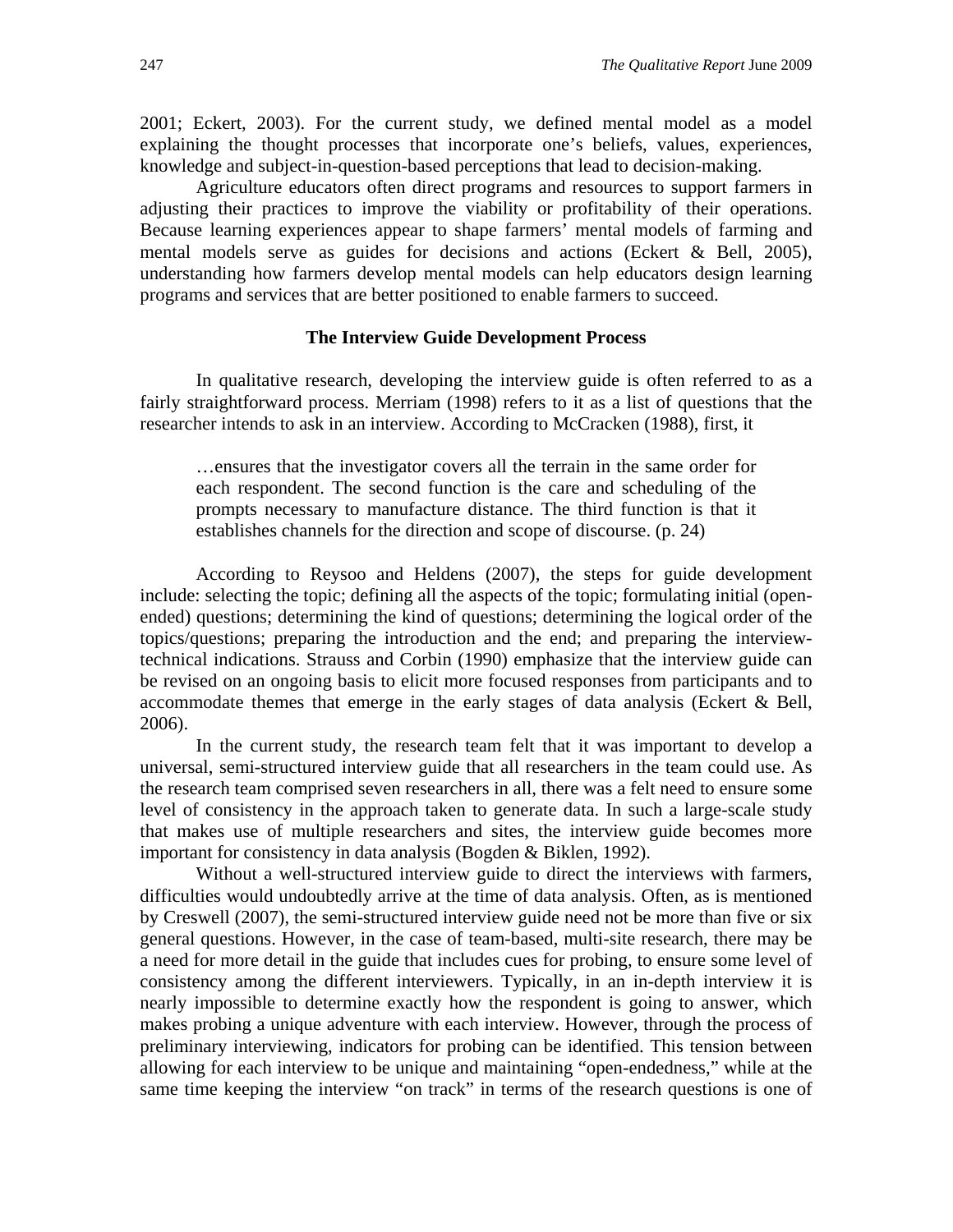the challenges of doing team-based qualitative research where multiple researchers are involved in data collection.

#### **The Challenges Posed by Mental Model Research**

What makes developing an interview guide for interviews on mental model development so challenging is the nature of mental model research itself. Mental models, as stated, are attempts to understand the decision-making processes of subjects. The current study, however, focuses not only on identifying the mental models per se, but to delineate the factors and processes that contribute to their development. Along these lines, Eckert and Bell (2005) write:

A mental model for a particular domain includes related values and beliefs. It includes conceptions of knowledge and skills, and how to use them. Mental models create perspectives and points of view; they serve as both a filter and a guide for information, learning experiences, and problem solving. Often, mental models overlap. (para. 4)

The challenge of qualitative research on mental models thus lies in understanding and ascertaining the relevant values and beliefs, and the processes that such factors play on an individual's decision-making. In relation to farming, in Eckert and Bell's (2005) similar study conducted with farmers in the U.S., the authors found that the farmers' mental model of farming and their mental model of family had many components in common, and it was difficult to delineate between the two. Mental model research thus has unique challenges that stem from understanding how basic values and beliefs contribute to decision-making and behavior, and developing conceptual frameworks capable of describing, explaining and predicting future actions (Klimoski & Mohammed, 1994). Furthermore, the nature of the mental model concept also makes decisions about how to identify important mental processes of which the respondents themselves may not be conscious difficult. Thus, choices about questions and probes that the researcher should employ become imperative.

Questions during the interview process, therefore, must be chosen and posed in a judicious manner. One cannot merely rely on a question such as "what are your beliefs about farming?". The researcher must, through his or her deep understanding of the topic, be able to pose questions that will allow both the researcher and the respondent to explore the topic together. This process is unique to qualitative research and is often referred to as data generation or in some cases even "making data" (Morse & Richards, 2002). The data is thus generated through the synthesis of the researcher's questioning and the respondent's answering, which result in a type of verbal reflection where the respondent discovers new aspects to him or herself. It is a shared process in which both the researcher and the respondent must be active participants.

This process is particularly tricky for the researcher, who must guide the process and know what to look for in relation to the research question, for the data may not be explicit. The respondent will most certainly not talk directly about mental models or even values and beliefs per se, yet the researcher must know how and when he or she is obtaining data relevant to these topics. A team-based approach makes the process more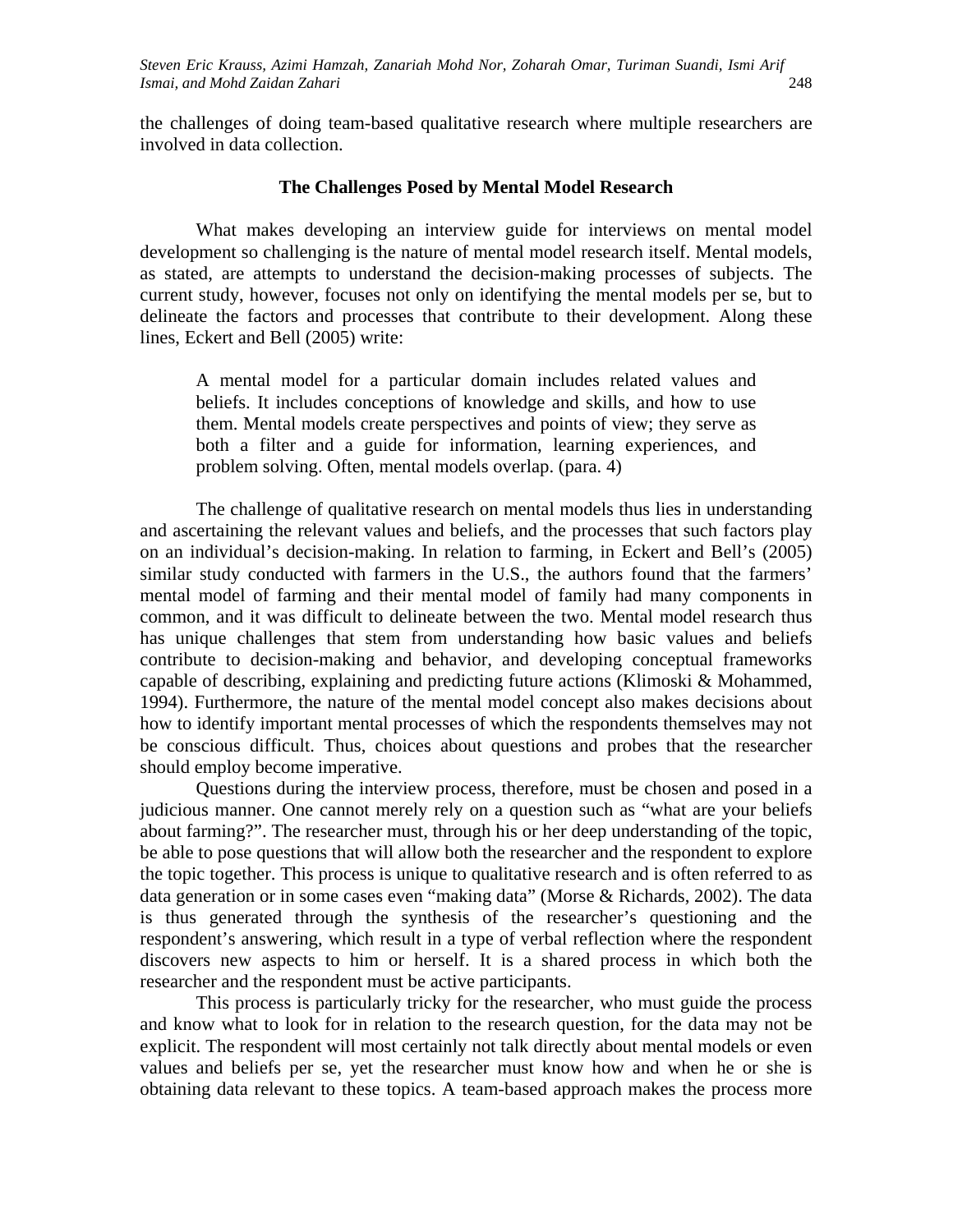complex as well, although having multiple perspectives about data interpretation can add depth and richness to the findings of the study.

#### **Background of the Research Team**

Our involvement in this mental model study is due partly out of our collective interest in qualitative research and extension education, and partly out of our sense of responsibility to the country where we work. We are all lecturers in human resource development, extension education, adult education and/or continuing education as all of these fields of study fall under our academic department. Our involvement in the topic at hand also stems from our shared interest in the renewed importance of agriculture in Malaysia, that grew as a response to global inflation and the ensuing food shortage that has been expressly felt in the developing and under-developed worlds. As one such resource-rich developing nation, Malaysia relies heavily on agriculture for its food security but has, in recent years, neglected the sector's development due to the popularity and wealth of ICT and technology-based emerging markets. With the Malaysian government's recent push to re-invest in agriculture, agricultural extension has been called upon to reinvigorate the small-holder farming sector and help farmers progress and become larger contributors to the nation's agricultural wealth. With this backdrop, researchers and educators in extension education are being mobilized to help identify the needs of the farming sector and develop programs to aid their development.

The older members of the project team started out in extension education at a time when extension education in Malaysia was deemed integral to the development of the nation's agricultural sector. However, with the growth in the country's stake in technology-based manufacturing, extension education became downgraded and drew less support from the government, thus reducing the attention paid to it in the form of research and teaching in the public universities. For the older team members, their expertise in extension gradually shifted over to human resource development and continuing education, even though they never lost their passion and interest for extension.

The younger members of the team are less well-versed in extension and are more specialized towards human resource development and its related fields. Nevertheless, the Malaysian Government's attempt to resuscitate extension education has breathed new life into extension-related research, which has given the younger researchers on the team an impetus for delving into extension. The current project echoes the new buzz found within the entire agricultural sector best captured by the Ministry of Agriculture's new tagline: "Agriculture as Business". This new push for agriculture and extension as an engine for the nation's development is encouraging much research in a field that was just 10 years ago labeled a 'sunset industry' by the government.

As a Malaysian government-sponsored research initiative under the Ministry of Science and Technology, the current study was designed to acquire a fundamental understanding of how Malaysian farmers make decisions about their farming practices. As qualitative researchers, we saw the opportunity to conduct a large-scale project on mental models as a great but exciting challenge that would expand our knowledge not only of Malaysia's smallholder farmers and their valuable work, but also of qualitative research methods. We feel it is important to note, however, that there was at the outset a certain level of apprehension about the project due to our limited background in mental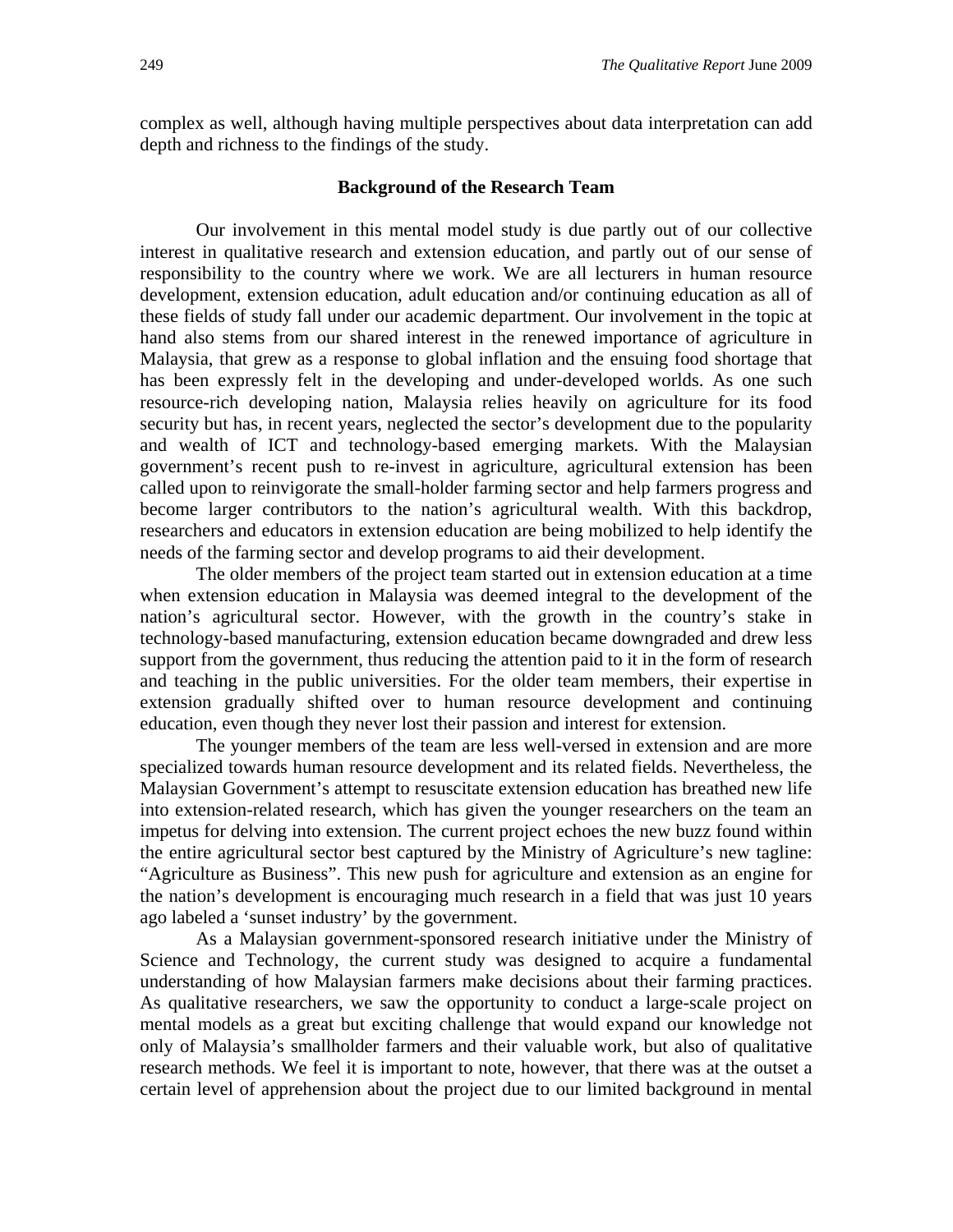modeling from the perspective of cognitive psychology, which is where the concept has its roots. Our lack of exposure, conceptually, to mental modeling has challenged us to fully grasp its meaning and multiple applications. At the same time, however, our apprehension has been matched by the excitement of attempting to expand the horizons of qualitative research in this area, at least within the Malaysian context.

In Malaysia, the collective "mentality" of certain groups is often cited as an impediment to further development, especially among occupations like farming. It is commonly believed in Malaysian society that the only thing that holds Malaysia back from achieving greater success as a nation is the mentality of certain sectors of the population, who are perceived as not valuing the opportunities for development that they have been afforded and do not strive to progress. In some ways, therefore, the current study also aims to address commonly held beliefs such as this through formal research. The research team felt that qualitative research using a mental model framework would be the most appropriate place to begin to understand this phenomenon from a more scientific perspective.

#### **Results: Steps for Interview Guide Development**

To begin understanding Malaysian farmers' mental models, preliminary data collection was conducted in Terengganu State, located in the northeast part of peninsular Malaysia. Terengganu is one of the poorer states in the country that relies on agriculture and fishing as two of its main industries. The state is comprised mainly of ethnic Malays, alongside small minority populations of ethnic Chinese and Indians. The state currently receives the highest amount of federal funds in support of agricultural activities.

Preliminary data collection included seven in-depth interviews with farmers in addition to a focus group with district Agricultural Officers and Assistant Officers who work closely with the farmers. Overall, the researchers identified six general steps in their process of developing the interview guide for the study.

#### **Review of Literature on Farmers' Mental Models**

Based on the study purpose as outlined above, we began by delving into the research literature on mental models, focusing particularly on studies dealing with farmers and mental modeling related to farming practices. Though there is a growing body of literature on mental models, those related to farming in particular are scant. Of those located qualitative studies on farmers' mental models, none provided specific insight into the development of the interview guide. This posed a problem for the research team, for mental models relate to beliefs, values, goals and the underlying processes that influence decision-making. The few studies located that did relate to farmer's mental models were based in the U.S., yet did contribute to the theoretical background for developing the interview guide for the current study.

#### **Analysis of the Setting Through Focus Groups**

Prior to the start of the project, the research team sought permission to engage agricultural officers, extension agents and farmers in data generation from the Terrenganu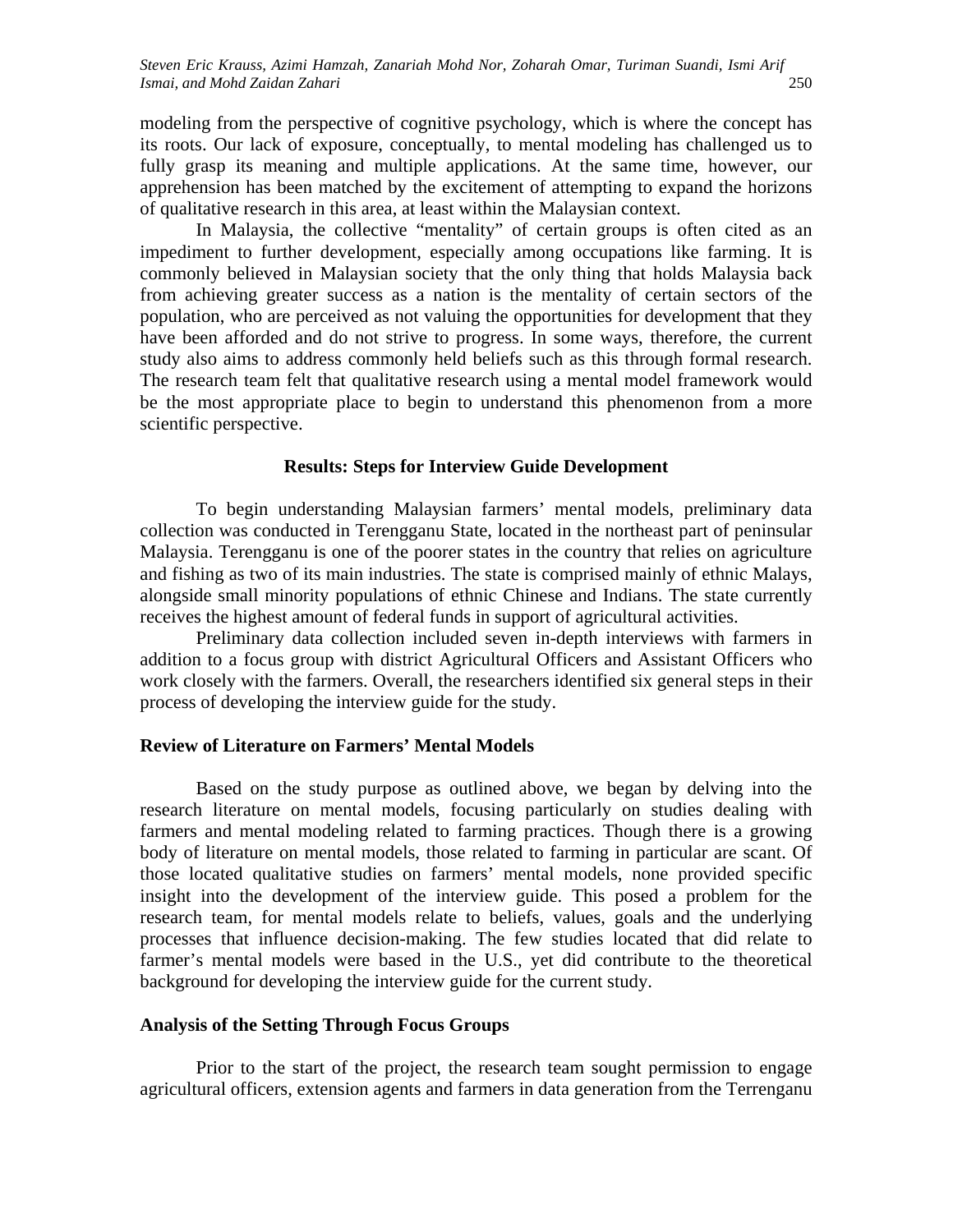State Department of Agriculture Director. Following the Director's approval, a focus group with Agricultural Officers and Assistant Officers was convened for the purpose of furthering our understanding of the farmers, their farming practices as well as key variables related to mental model such as farmers' worldview and core values. First, for the sake of the questions, we convened 25 officers and assistants officers and asked them to identify one successful, one moderately successful and one "laggard" farmer with whom they work. Questions were then posed to them including descriptives – location, age, commodity or crop that they grow, level of family involvement in farming, and others. These were followed by focus group questions pertaining to: farmers' worldview (i.e. perceptions on the role of education, the agricultural industry, agro-entrepreneurship, future plans); perceptions of farming; attitude toward farming; critical incidents in their work with the farmers identified in relation to successful/unsuccessful transformation of the farmer's farming practices and outcomes; and SWOT (strengths/weaknesses/opportunities/threats) analysis, asking the officers' how the farmers use their strengths to grasp opportunities to improve and unleash their potential strengths while overcoming their perceived threats. From the results with the Officers, tables were generated to obtain a profile (descriptives) of the identified farmers according to the three levels, along with additional tables listing responses to questions related to their values and worldviews. Another table was generated including Officer responses to questions related to the SWOT analysis.

This exercise provided the research team with important background information of the Agricultural Officers' perceptions of the farmers with whom they work. It was an important step in helping the team understand their would-be respondents, and also helped to develop rapport with the Officers, who are responsible for working with the farmers in their development and continuing education. Any formal recommendations that result from the research will be passed on to them for implementation, and as such, they were highly vested in the research from the outset.

#### **Develop Preliminary Conceptual Framework**

From the literature (Eckert & Bell, 2005, 2006; Klimoski & Mohammed, 1994) and data obtained from the Officers, the research team then convened to develop a preliminary conceptual framework for the study (see Figure 1). The role of the conceptual framework in qualitative research differs from that of quantitative research, in that it is expected that the conceptual framework will evolve as the study goes along. New data and findings will contribute to the ongoing conceptualization of the study, thus creating new insights in relation to the study topic. Conceptual frameworks, like other aspects of the study, evolve during the course of the study. However, they are an important tool for synthesizing preliminary data and the existing literature, which help to guide the research process.

In the current study, using literature relating to mental models along with the preliminary data with Agricultural Officers, an initial conceptual framework was developed on farmers' mental models. The main theoretical categories to explore in understanding how farmers develop their mental models were identified as follows: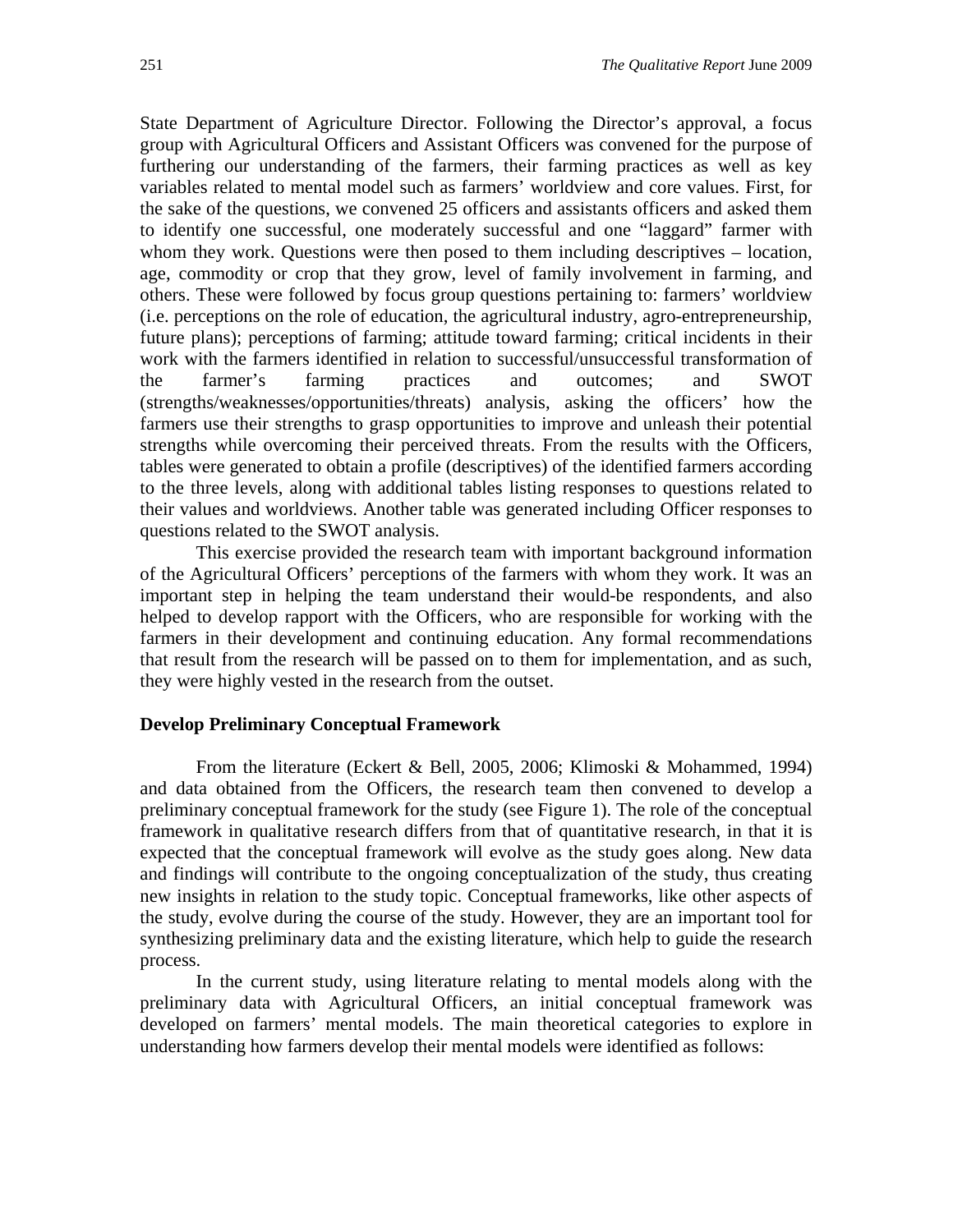Figure 1: *Preliminary conceptual framework of the study.* 

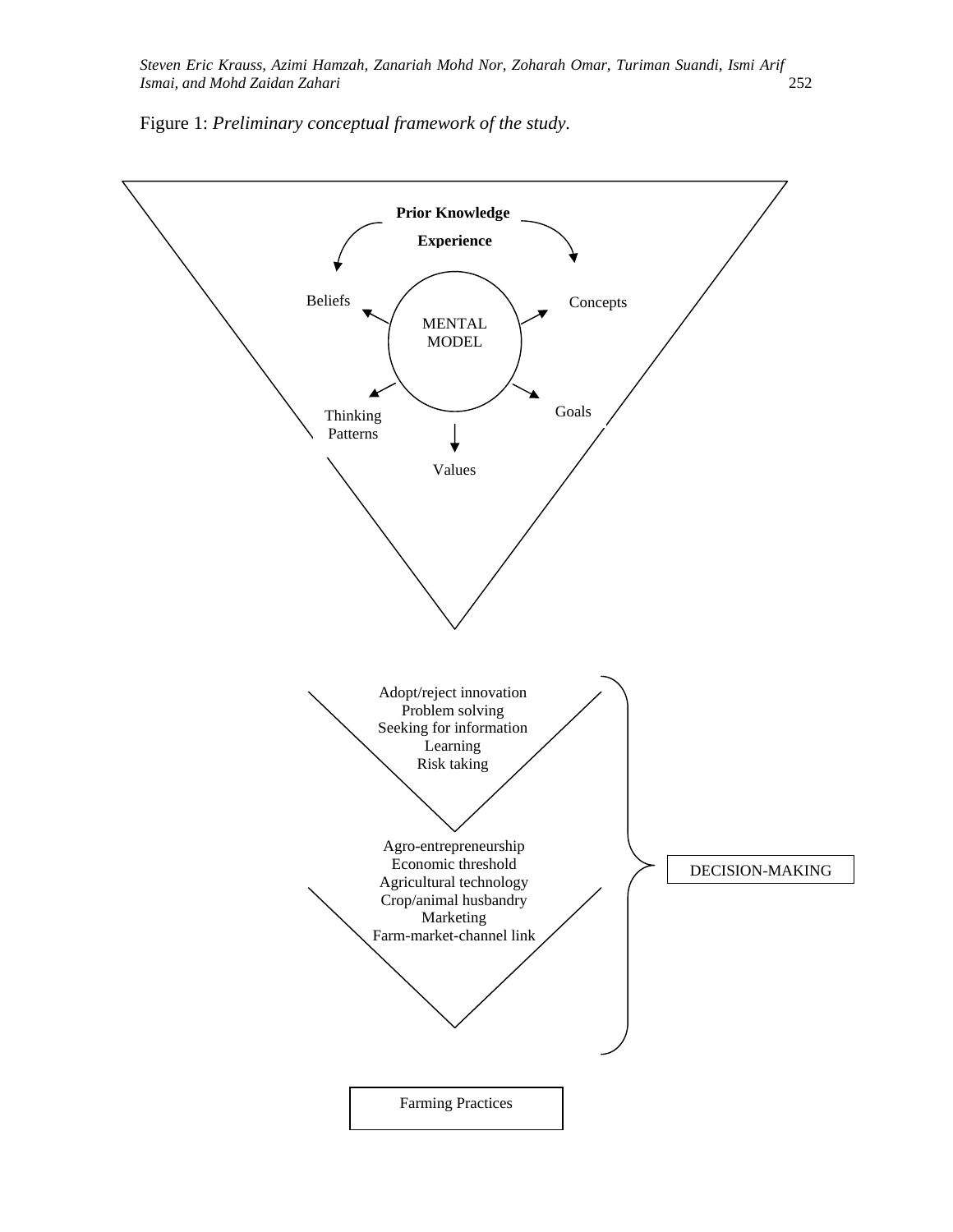In the initial conceptual framework, the research team identified prior knowledge and experiences as influences on farmers' beliefs, values, goals, expectations, concepts and thinking patterns. These and other concepts related to farming form the basis for mental model development. These fundamental concepts guide farmers in their decision-making, problem solving, adoption of innovation and the like (Eckert  $\&$  Bell, 2005). Such processes then lead to good agricultural and business practices, which result in farm productivity and viability.

Eckert and Bell (2005) mention the importance of farmers' reliance on their assumptions about farming, based on beliefs and knowledge, as important factors influencing mental model development. Accordingly, mental model development as well as its transformation can occur in many ways and often results from an event that "typically exposes a discrepancy between what a person has always assumed to be true and what has just been experienced, heard, or read" (Cranton, 2002, p. 66). With this in mind, it was the aim of the research team to look at multiple factors to uncover how mental models are developed among Malaysian farmers. The next step was to develop the preliminary interview guide based on the framework.

#### **Develop Preliminary Interview Guide Based on Conceptual Framework, Literature and Preliminary Data**

From the initial conceptual framework, literature and focus group data with Agricultural Officers, a preliminary interview guide was developed. In generating the interview guide, the level of structure had to be determined, based upon the ultimate goals of the research. Topics and interview questions then had to be selected accordingly (Nassar-McMillan & Borders, 2002).To put together the initial guide, the team members were each given a category from the conceptual framework (and related concepts) and were requested to come up with five questions each. From the foundational concepts of beliefs, values, goals, knowledge, past experiences, concepts and thinking patterns, the team developed an initial list of approximately 30 questions. Following the initial brainstorm, the questions were reviewed one-by-one and scrutinized by the other team members for language, relevance and probing potential. The questions were also regrouped to ensure that each of the main topics was adequately covered. This process of scrutinizing by the team members was conducted to help establish trustworthiness of the interview guide (Johnson, 1997) by acting as a form of triangulation through corroboration by multiple investigators (Pulkinnen, 2003). This process resulted in a preliminary interview guide of 19 questions, which was then to be tested with the first group of farmers.

#### **Test Preliminary Guide with Farmers**

Following the development of the preliminary interview guide, interviews were conducted with seven farmers. Interviews were arranged through the Agricultural Officers (AO's) in two local districts in Terengganu State. Interviews were conducted at the District Agricultural Offices as well as, in a few cases, on site at the farms. Farmers were selected by the AO's and comprised of a mix of "successful," "moderately successful" and "laggard" farmers as determined by the AO's. In most cases, the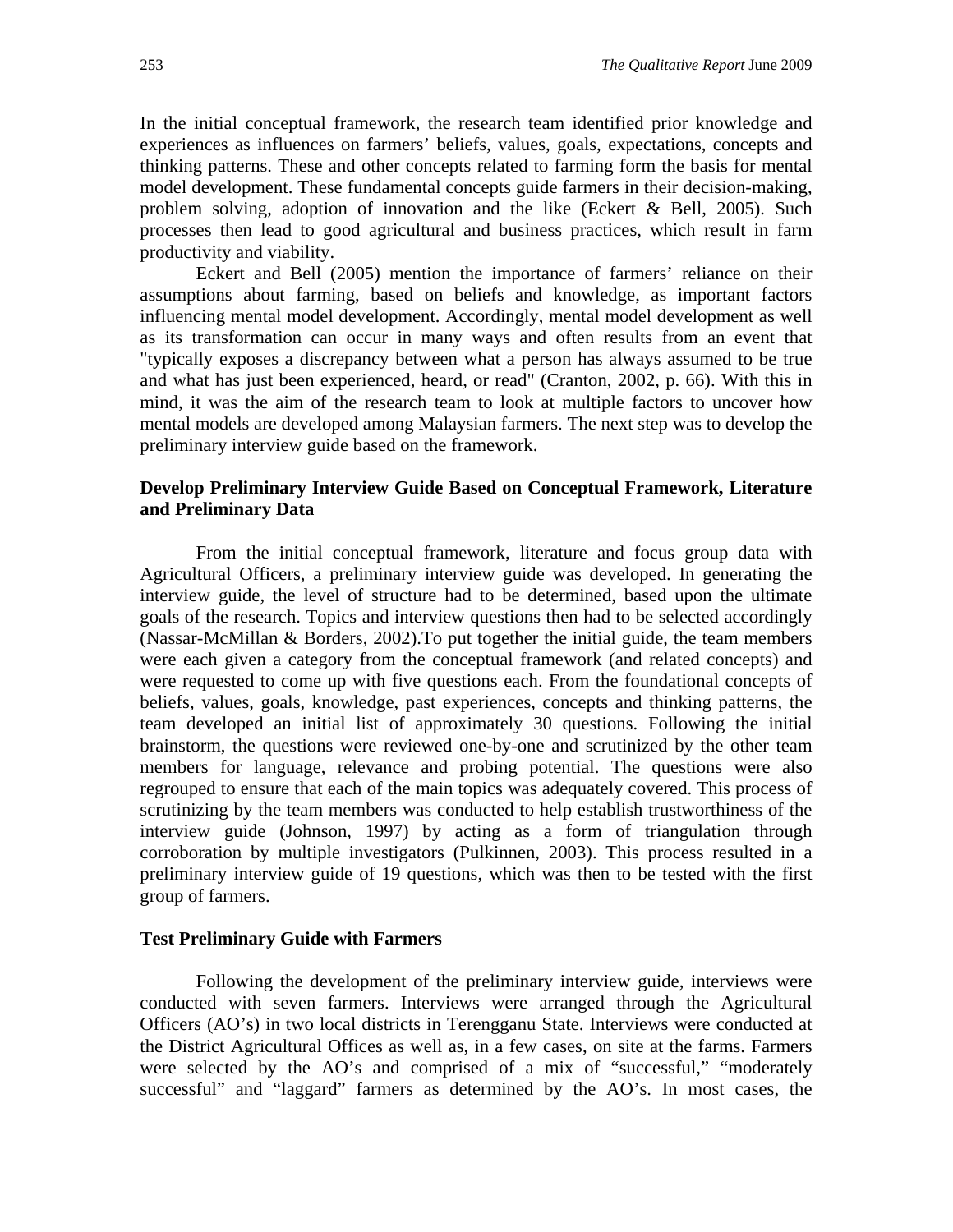interviews were conducted one-on-one, or in two of the cases, two researchers interviewed one farmer. In one case two farmers were interviewed simultaneously by one researcher.

 The interviews were all recorded using digital IC recorders. Data was transcribed into Microsoft Word and then transferred into NVIVO 8 qualitative data management software. NVIVO 8 was used to analyze the data from the seven interviews. The seven preliminary interviews ranged in time between approximately 40 minutes to one and a half hours. The research team was advised to include all questions from the interview guide and make notes during the interview on issues related to question relevance and effectiveness. Researchers were also advised to identify important areas and prompts for further probing.

#### **Reflect on Preliminary Data Collection and Revisit Literature**

The first step following the preliminary interviews was to reflect on the experience as it related to the interview guide questions. Even prior to coding the data, the research team felt it would be best to discuss their experiences to help strategize for revision of the interview guide. Reflection is a major element to qualitative research due to the fact that the researchers themselves are the instrument of data collection and analysis. This trust demands that the researcher continuously goes back and forth between the experience in the research setting, the data and oneself, in an attempt to understand what is really happening, and to determine what role the researcher is playing to facilitate the data generation process. Additionally, qualitative research method requires that researchers continuously consult the relevant research literature to compare one's current study findings with what has been done by others, and to help make sense of findings. The literature can help the researcher frame his or her findings within the existing body of knowledge and also identify new findings that extend contemporary theory.

From the team's discussion and reflection following preliminary data collection, it was determined that the two biggest challenges were probing, followed by identifying what aspect of the farmers' experiences to focus on to actually ascertain their mental model, (i.e., to arrive at consensus on the scope of the study). As mentioned previously, mental model research is conceptually challenging and can be broad in scope unless specific parameters are in place. As the current study was the researchers' first experience with mental model research, there were many uncertainties early on in the process. Team members, therefore, expressed the need for more clarity on how to get at the heart of the farmers' mental model. It was thus agreed on by the team that the questions on the preliminary guide were effective to a degree, but that probing and scope were major concerns that needed to be addressed. The team, therefore, agreed to proceed with the analysis of the preliminary interview data and use it to pinpoint areas for probing.

#### **Analyze Preliminary Data and Revise Initial Interview Guide, Including Identifying Areas and Strategies for Further Probing**

Data analysis for the purpose of solidifying the study scope and interview guide took place over several weeks as the first seven interviews had to be transcribed, resulting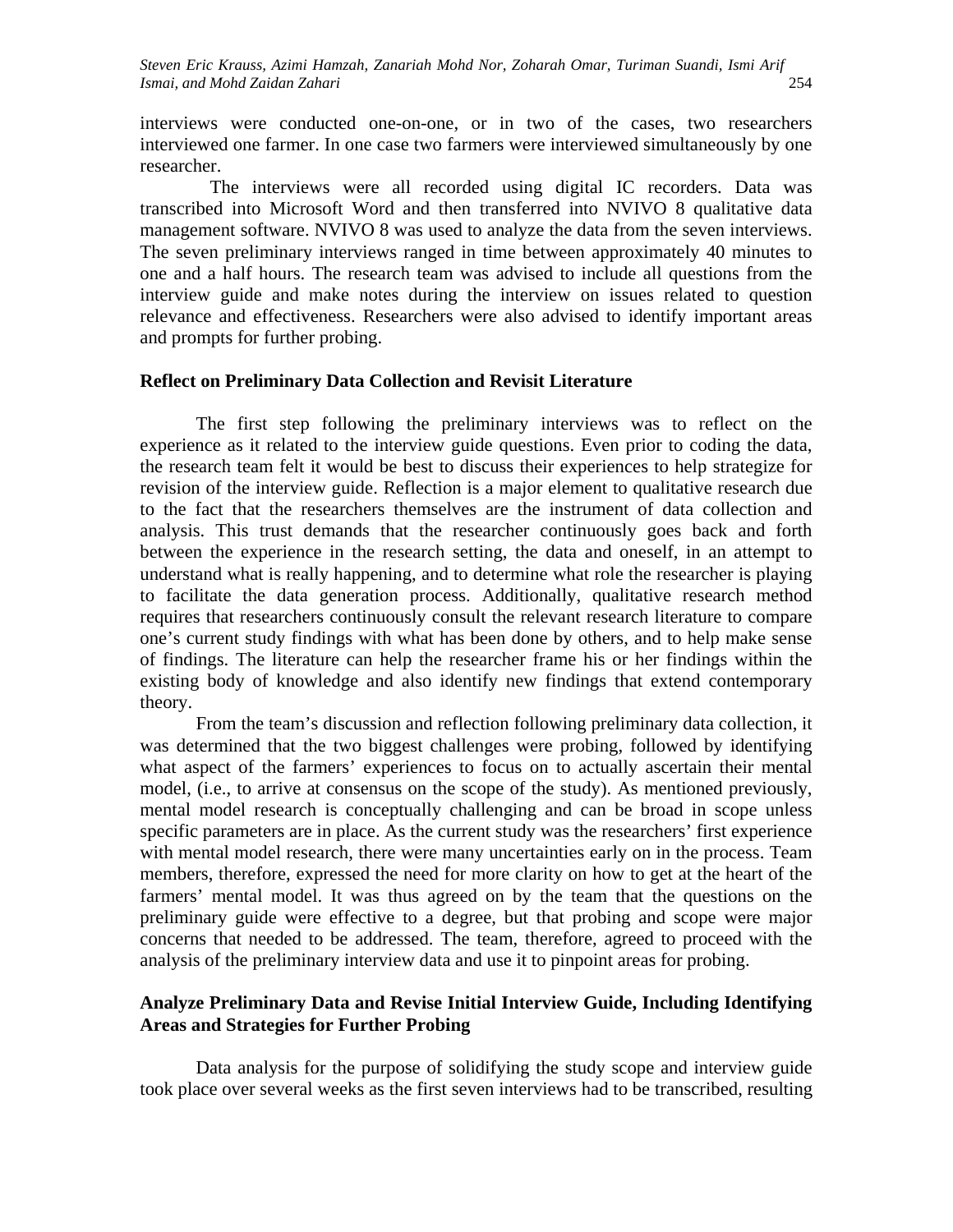in many pages of data. The first round of data analysis employed an open coding approach, where all the relevant data is coded so as to find as many textual units as possible that are thought to be relevant to the study research questions (Giske & Artinian, 2007). Open coding resulted in an initial list of 23 codes. This list and the initially coded data were then discussed upon which the team members decided to undertake a more thorough analysis of the data and expand the breadth of coding. The original 23 codes were thus placed under each of the three research questions for the study, and the data was re-examined by the team members for additional codes. The result was an expanded list of nearly 50 codes.

From here, the team was able to identify areas for further probing and guide revision. It was decided that based on the initial round of data collection, a critical incident approach was needed for follow-up interviews in order to "go deep" with the farmers on how and why they make the decisions they do in terms of their agricultural practices. A key consideration in this was the need to elicit the unconscious beliefs of the farmers that influence their decision-making in farming, therefore tapping into their tacit knowledge. This was realized from the initial set of interviews when the researchers recognized that several of the farmers, when asked directly about their beliefs and values in relation to farming had difficulty articulating their responses; that perhaps they were – on a conscious level – unaware of these guiding beliefs and values. It was then decided that to access this type of data a different approach was needed that would be based on their actual experiences, rather than abstract concepts.

To arrive at the unconscious beliefs that the team believed was integral to understanding the mental model of the farmers, a critical incident approach (Flanagan, 1954) was chosen as the basis for the interview framework. Critical incident approach is "an epistemological process in which qualitative, descriptive data are provided about real-life accounts" (Stitt-Gohdes, Lambrecht, & Redmann, 2000, para. 8). The approach was employed by Eckert and Bell (2006) in their own study of farmers' mental models in the U.S. In their study, Eckert and Bell refer to the critical incident technique in the form of key "activating events" that the farmers in their study experienced. These activating events were "…occurrences that caused the mental model to become explicit and open to reflection, refinement, and sometimes transformation" (Eckert & Bell, 2006, para. 15). It was through their probing of these activating events that the mental model and how it actually impacted their farming decisions and practices were identified. Activating events help researchers to understand many important elements of mental models beginning with assumptions, beliefs and values and how such concepts evolve as a result of real-life experiences.

Using a critical incident approach in the current study, we decided to probe the farmers' practice-based decisions by asking them to recall two incidents: their most "successful" farming season (self-described); and their most unsuccessful farming season (self-described), and to recall the major steps/decisions taken along the way in relation to farming practices. During their recollection, we would probe each major decision made, scanning for important reactions, ideas, emotions and anything else that might explain why they decided and did what they did. As an activating event, we believed something like a successful/unsuccessful harvest would be much easier for the farmers to talk about rather than asking them questions related to their beliefs, values, assumptions, goals and the like that might be too abstract for them to elaborate. From this approach, we hoped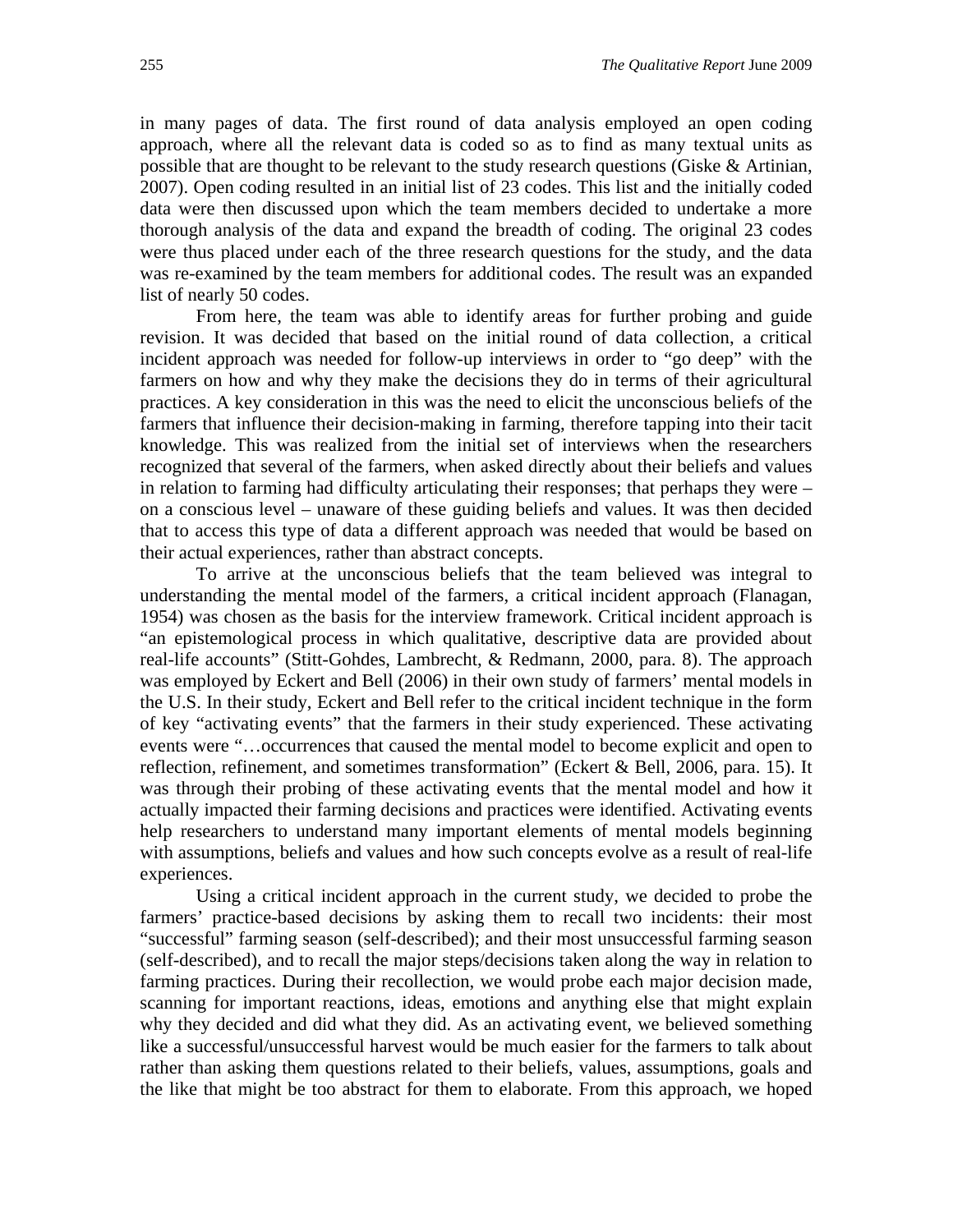that more natural opportunities for probing on different aspects of the conceptual framework would result.

According to Norman, Redfern, Tomalin, and Oliver (1992), there are three assumptions commonly associated with CIT that make the technique applicable: critical incident refers to a clearly demarcated scene; if a detailed account of what actually happened cannot be obtained, that incident is not valid; and the critical incident itself is the basic unit of analysis. One fear we had in employing the approach was not knowing whether the assumptions could be met, particularly as to whether the farmers could recall their decisions and behaviors in such detail. Furthermore, there was the possibility that the farmers' experiences with successful and unsuccessful seasons could be difficult for them to elaborate on, thus reducing the level of detail provided and likewise the opportunities to probe. Nevertheless, we hoped that subsequent interviews with the farmers would be more focused toward understanding the key factors and processes involved in the decision-making of farmers, and thus, begin to unveil their mental models of farming.

#### **Conclusion**

The seven-step process of guide development can be summarized as follows: review of literature, setting analysis through focus groups, conceptual framework development, preliminary interview guide development, preliminary data collection, reflection on preliminary data collection and revisit of the literature, and analyze preliminary data and revise initial interview guide, followed by identifying areas and strategies for further probing. All or at least some of the steps will be revisited again following subsequent rounds of interviews with the farmers, in line with the dynamic and cyclical nature of qualitative data collection and analysis.

Understanding how to ascertain farmers' mental models has important implications for stakeholders, including extension education agents, policy makers, researchers and others. Knowing how farmers think and make decisions and what influences their farming practices can help educators, specifically, optimize the transfer of technology with farmers, and tailor other educational interventions in an appropriate manner. Progression to higher success levels in farming often requires the ability to overcome incorrect assumptions, limited thinking, fear of the unknown and other barriers. Understanding mental models helps to identify where such factors play a role in farmers' decision making, and how educational interventions can be maximized to open up the doors of proficiency, productivity and other areas of successful agricultural practice (Eckert & Bell, 2006).

Finally, it is important to note that the qualitative research process is non-linear and entails constant reflection and reframing of the study, including the revision of interview guides and even research questions. In relation to the current study, therefore, further additions, edits and new insights in relation to guide development will certainly arise as the study progresses. This paper is but an encapsulation of the initial stages of the process.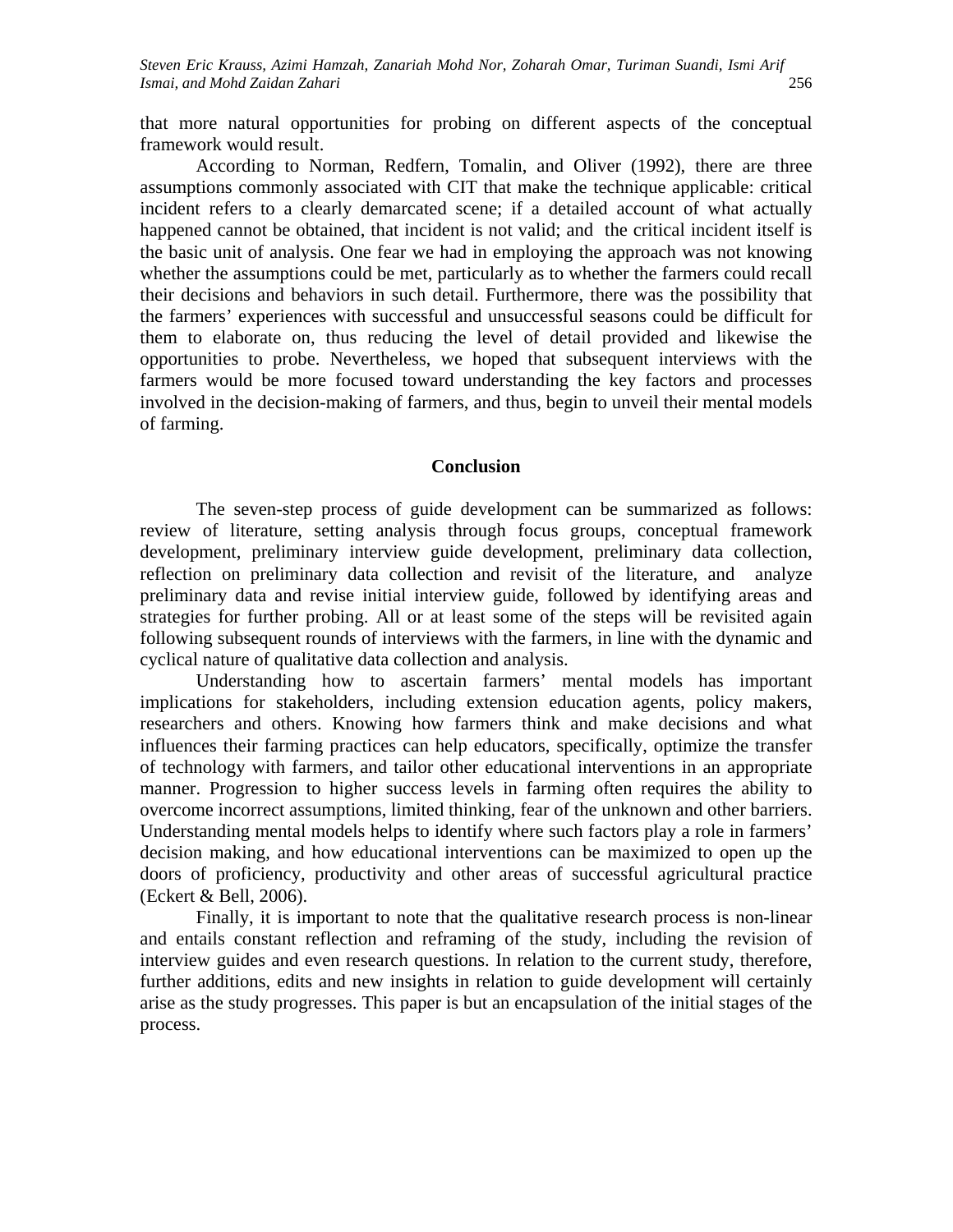#### **References**

- Berton, V. (Ed.). (2001). *The new American farmer: Profiles of agricultural innovation.*  Washington, DC: U.S. Department of Agriculture/Sustainable Agriculture Research and Education.
- Bogden, R. C. & Biklen, S. K. (1992). *Qualitative research for education: An introduction to theory and methods.* Needham Heights, MA: Allyn and Bacon.
- Cranton, P. (2002). Teaching for transformation. In S. Imel, (Series Ed.) & J. M. Ross-Gordon, (Vol. Ed.), *Contemporary viewpoints on teaching adults effectively: No. 93. New directions for adult and continuing education* (pp. 63-72). San Francisco: Jossey-Bass.
- Creswell, J. W. (2007). *Qualitative inquiry and research design*. Thousand Oaks: Sage.
- Eckert, E. (2003). *Proficiency-development spirals: Occupational learning among farmers.* Unpublished doctoral dissertation, University of Connecticut.
- Eckert, E., & Bell, A. (2005). Invisible force: Farmers' mental models and how they influence learning and actions. *Journal of Extension, 43*(3). Retrieved from: <http://www.joe.org/joe/2005june/a2.shtml>
- Eckert, E., & Bell, A. (2006). Continuity and change: Themes of mental model development among small-scale farmers. *Journal of Extension, 44*(1). Retrieved from: http://www.joe.org/joe/2006february/a2.php
- Fink, A. S. (2000). The role of the researcher in the qualitative research process: A potential barrier to archiving qualitative data. *Forum: Qualitative Social Research,* 1(3). Retrieved from: <http://www.qualitativeresearch.net/index.php/fqs/article/view/1021/2201>
- Flanagan, J. C. (1954). The critical incident technique. *Psychological Bulletin, 51*(4), 327-359.
- Giske, T., & Artinian, B. (2007). A personal experience of working with classical grounded theory: From beginner to experienced grounded theorist. *International Journal of Qualitative Methods*, *6*(4), 67-80.
- Holyoak, K. J. (1984). Mental models in problem solving. In J. R. Anderson & S. M. Kosslyn (Eds.), *Tutorials in learning and memory: Essays in honor of Gordon Bower,* (pp. 193-218). San Francisco: W. H. Freeman.
- Johnson, B. R. (1997). Examining the validity structure of qualitative research. *education, 118*(3), 282-292.
- Kennedy, M. (2006). *A guide to interview guides.* MSU Doctoral Program in Teacher Education Website. Retrieved from: <http://edweb3.educ.msu.edu/digitaladvisor/Research/interviewing.htm>
- Klimoski, R., & Mohammed, S. (1994). Team mental model: Construct or metaphor? *Journal of Management. 20*, 403-437
- McCracken, G. (1998). *The long interview*. Newbury Park, CA: Sage.
- Merriam, S. B. (1998). *Qualitative research and case study applications in education*. San Francisco, CA: Jossey-Bass.
- Morse, J. M., & Richards, L. (2002). *Readme first for a user's guide to qualitative methods.* Thousand Oaks, CA: Sage.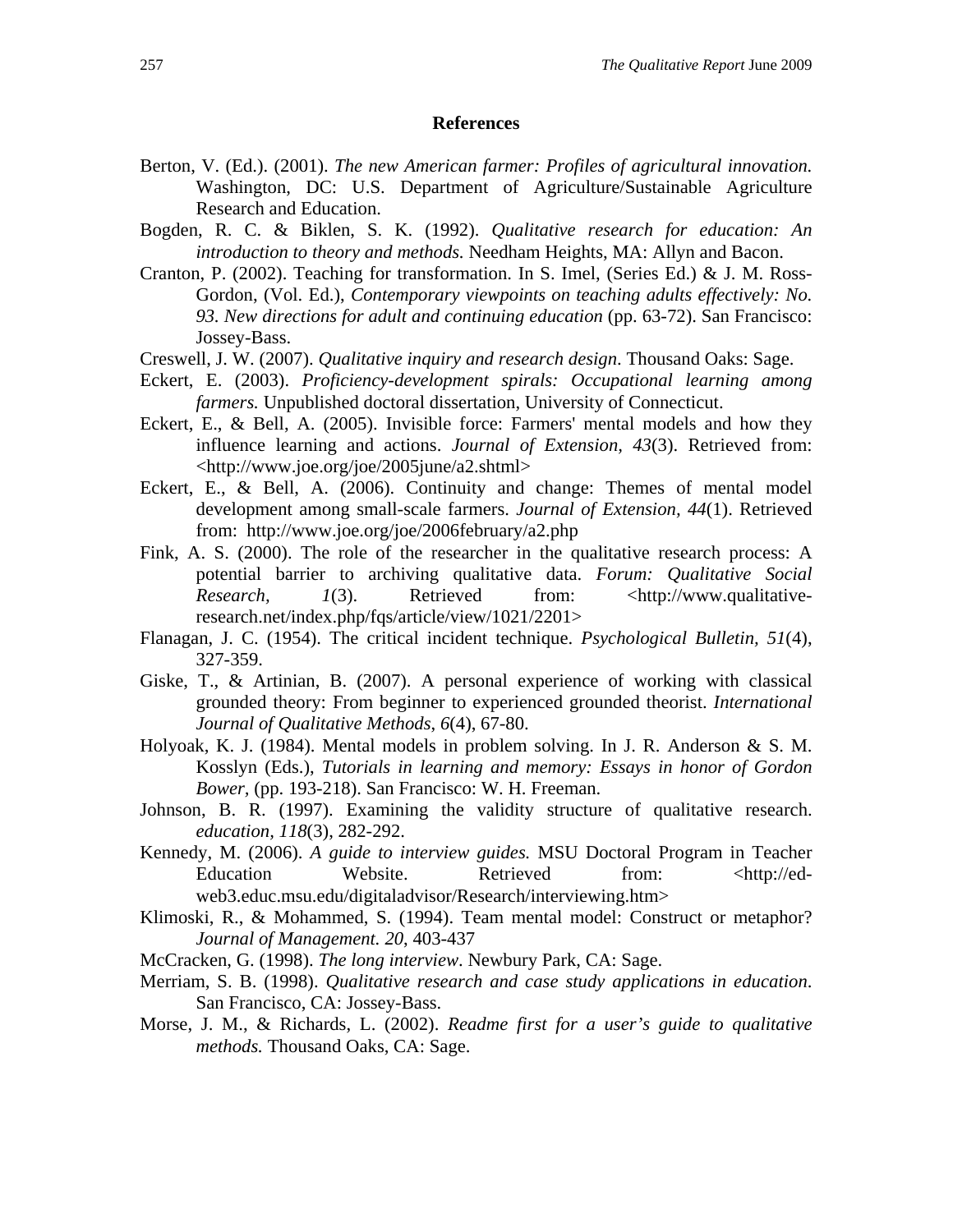- Nassar-McMillan, S. C., & Borders, L. D. (2002). Use of focus groups in survey item development. *The Qualitative Report*, *7*(1). Retrieved from: http://www.nova.edu/ssss/QR/QR7-1/nassar.html.
- Norman, I. J., Redfern, S. J., Tomalin, D. A., & Oliver, S. (1992). Developing Flanagan's critical incident technique to elicit indicators of high and low quality nursing care from patients and their nurses. *Journal of Advanced Nursing, 17*, 590-600.
- Patton, M. Q. (Eds.). (1990). *Qualitative evaluation and research methods*. Newbury Park, CA: Sage.
- Pulkinnen, J. (2003). *The paradigms of e-education: An analysis of the communication structures in the research on information and communication technology integration in education in the years 2000–2001*. Ph.D. Thesis. University of Oulu. Retrieved from:

http://herkules.oulu.fi/isbn9514272463/index.html?lang=en.

- Pyett, P. M. (2003). Validation of qualitative research in the "real world." *Qualitative Health Research*, *13*(8), 1170-1179.
- Reysoo, F., & Heldens, J. (2007). *Qualitative interview*. Retrieved from: http://www.sanpad.org.za/portal/docs/rci/Qualitative%20Interview- %20Dr%20Fenneke%20Reysoo%20&%20Dr%20Jeanette%20Heldens.ppt.
- Raedeke, A. H., & Rikoon, J. S. (1997). Temporal and spatial dimensions of knowledge: Implications for sustainable agriculture. *Agriculture and Human Values, 14*, 145- 158.
- Seel, N. M. (2001). Epistemology, situated cognition, and mental models: Like a bridge over troubled water. *Instructional Science, 29*, 403-427.
- Stitt-Gohdes, W. L., Lambrecht, J. J., & Redmann, D. H. (2000). The critical-incident technique in job behavior research. *Journal of Vocational Education Research, 25*(1). Retrieved from: http://scholar.lib.vt.edu/ejournals/JVER/v25n1/stitt.html.
- Strauss, A., & Corbin, J. (1990). *Basics of qualitative research: Grounded theory procedures and techniques*. Newbury Park, CA: Sage.
- Zanariah, M. N., Azimi, H., Turima, S., & Krauss, S. E. (2008, June). *Enhancing a farmer's progressiveness in agro-entrepreneurship.* Paper presented at AGREX08: Agricultural Sustainability through Participative Global Extension International Conference, Bangi-Putrajaya, Malaysia.

#### **Appendix**

#### **Interview Guide for In-Depth Interviews with Smallholder Farmers**

Ice-breaking questions: (be prepared to probe)

- 1. What do you understand by "agriculture as business"?
- 2. Since when have you been involved in agriculture?
- 3. What type of crop do you grow?
- 4. Of all the potential crops to grow, why do you focus on rice?
- 5. Who assists you in your farming practices?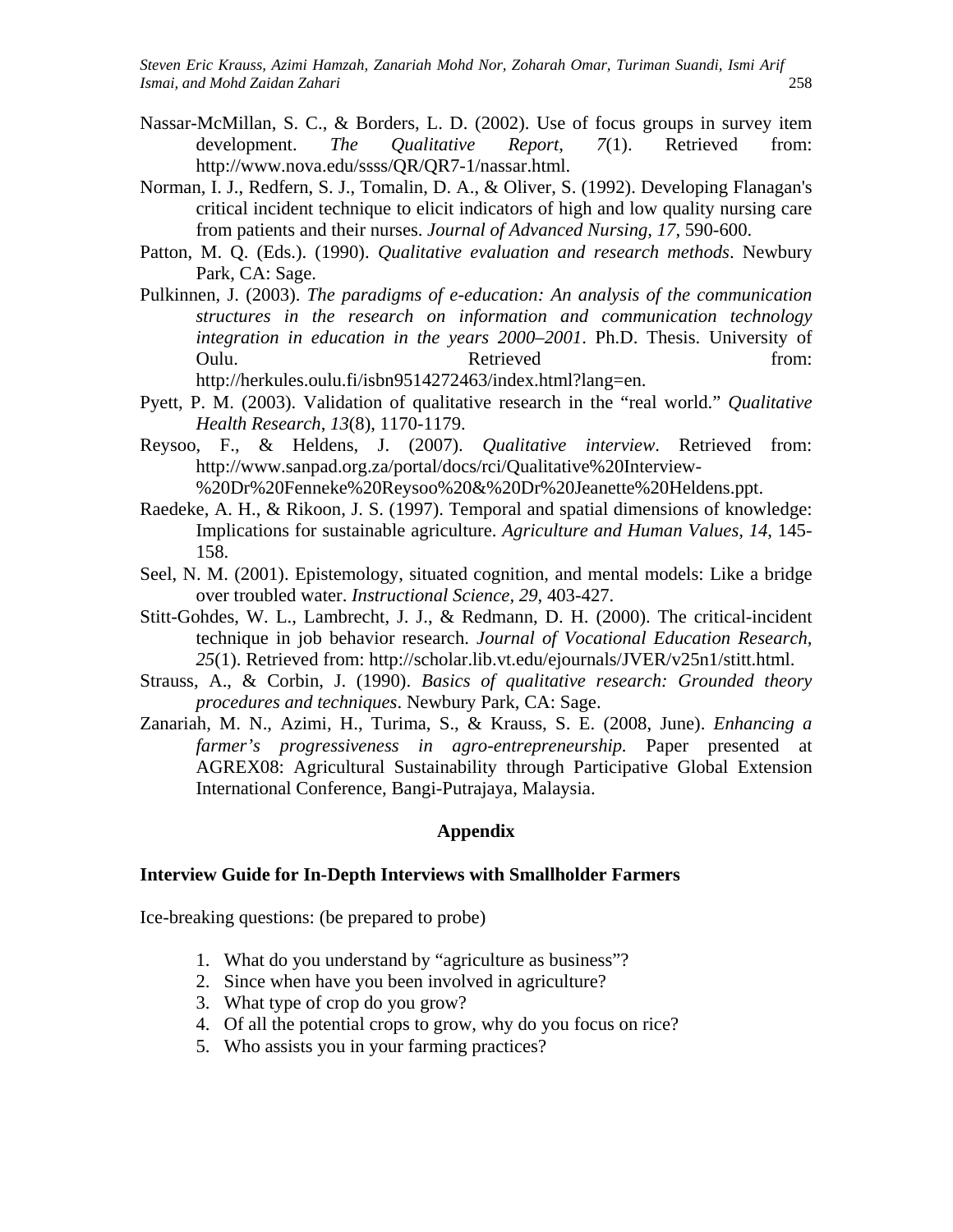Critical incident questions:

- 6. In rice farming, what are the major steps that you take from start to finish? (Researcher needs to do homework prior to interview to know the steps – to be able to probe)
- 7. Start with critical incident) Can you think of a past season/year when you had a successful outcome or crop that you were truly satisfied with? Probe – why were you successful that season, how much more successful were you that season as compared to others? What was the difference?
- 8. In reference to your satisfaction with that particular season, I would like to get more detailed information in relation to each of the steps that you took (as in question 6).
- a. Referring to question 6, E.g. choice of seed, etc. (Probe on each step taken).
- 9. (Start with critical incident) Can you think of a past season/year when you had an outcome or crop that you were not satisfied with? Probe – why were you not successful that season, how much less successful were you that season as compared to others? What was the difference?
- 10. In reference to your being unsatisfied with that season's outcome, I would like to get more detailed information in relation to each of the steps you took.
- a. Referring to question 6, E.g. choice of seed, etc. (Probe on each step taken).
- 11. (Future): So I can see that there are clear differences in the thinking and approaches you used in obtaining high and low results; as such, from what you have just told me and from what you have learned from the experiences, what will be the basis for your decision-making in the future so that you can advance further in your padi activities?
- 12. Final question, what do you think are the similarities in farming approach and practice between Malay and non-Malay farmers, or the similarities/differences among farmers from the three main ethnic groups in Malaysia (i.e. Malay, Indian and Chinese)?

#### **Author Note**

Steven Eric Krauss is a Lecturer in the Department of Professional Development and Continuing Education, Universiti Putra Malaysia (UPM). He received his B.A. from the University of Delaware (U.S.), his M.S. from Columbia University (U.S.) and his PhD from the Institute for Community & Peace Studies (PEKKA), Universiti Putra Malaysia in 2005 in the field of Youth Studies. His research and teaching interests include youth development, human resource development, Islamic religiosity/spirituality and social work. He has authored and co-authored several articles in local and international journals.

Azimi Hamzah is a Professor in Extension Education specializing in youth development at Universiti Putra Malaysia. He is currently the Director of the Institute of Extension, Entrepreneurship and Professional Development; Head, Youth Development Studies Unit; and the National Coordinator for the Commonwealth Youth Diploma program. He has been heading the Youth Development Centre for Excellence since its